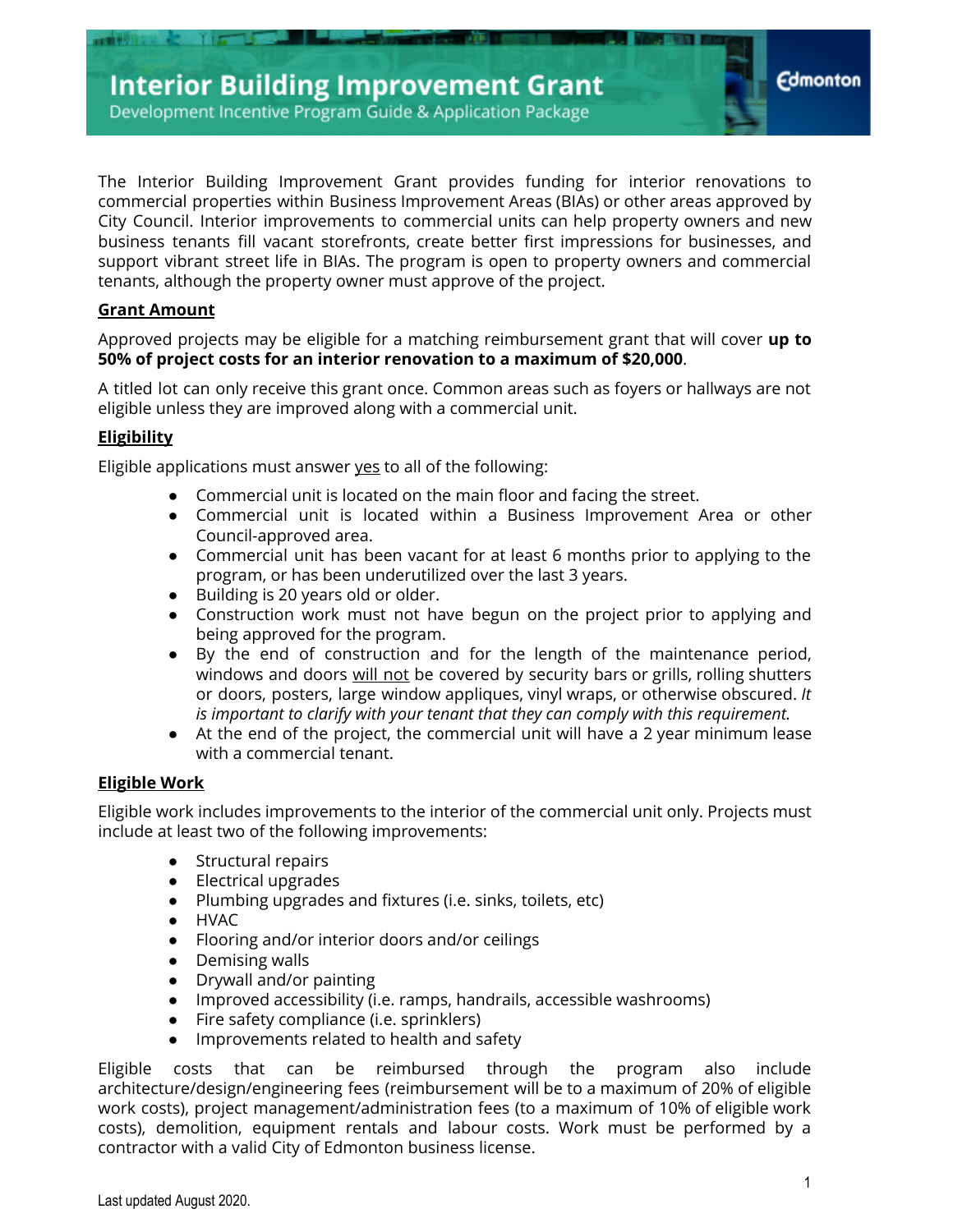**Edmonton** 

Development Incentive Program Guide & Application Package

Ineligible items of work include:

- Asbestos/other hazardous material abatement
- Non-permanent fixtures such as bars or cabinetry
- Appliances, furniture, window coverings and other moveable objects
- Lightbulbs
- Exterior windows and doors
- Permit fees, service fees and insurance
- Gas, tools, consumables, cell phone fees and other incidental costs

### **Process**

There are six steps to the Interior Building Improvement Grant program.

| <b>Apply</b>                                                                                                  | <b>Review</b>                                                      | Reimbursement<br>Agreement                                                                                    | Construction                                                                                       | Reimbursement                                                                                                             | Maintenance                                                                     |
|---------------------------------------------------------------------------------------------------------------|--------------------------------------------------------------------|---------------------------------------------------------------------------------------------------------------|----------------------------------------------------------------------------------------------------|---------------------------------------------------------------------------------------------------------------------------|---------------------------------------------------------------------------------|
| Submit a<br>completed<br>application<br>package to the<br>Program Manager<br>during an<br>Application Period. | Applications are<br>reviewed for<br>alignment with the<br>program. | Submit additional<br>information to the<br>Program Manager<br>and enter into a<br>Reimbursement<br>Agreement. | <b>Start and complete</b><br>work within one<br>year of signing the<br>Reimbursement<br>Agreement. | <b>Grant</b> is issued after<br>work is complete<br>and required<br>documents are<br>submitted to the<br>Program Manager. | Work supported<br>through the grant<br>must be<br>maintained for five<br>years. |

### **Step 1: Apply to the Program**

### **The application form is included in this package.**

- All applicants must contact the Program Manager prior to submitting an application package to discuss grant eligibility. See the Development Incentive Program website for contact information.
- The Program Manager or a delegate will visit the site prior to the approval of an application.
- Projects that have begun or are completed prior to signing a Development Incentive Program Reimbursement Agreement are ineligible to receive a grant.
- Submit completed applications to:

Development Incentive Program Manager Email: [development.incentive@edmonton.ca](mailto:development.incentive@edmonton.ca)

### **Step 2: Application Review**

- Applications will be reviewed against the eligibility requirements and the guidelines of the program.
- Partial applications and/or applications submitted outside of an application period will not be reviewed.
- Applicants will hear back from the City within 3-4 weeks of the application period closing.
- Approval of applications is subject to the availability of funding and the project's alignment with grant eligibility criteria.
- All decisions to approve or decline an application are final and cannot be appealed.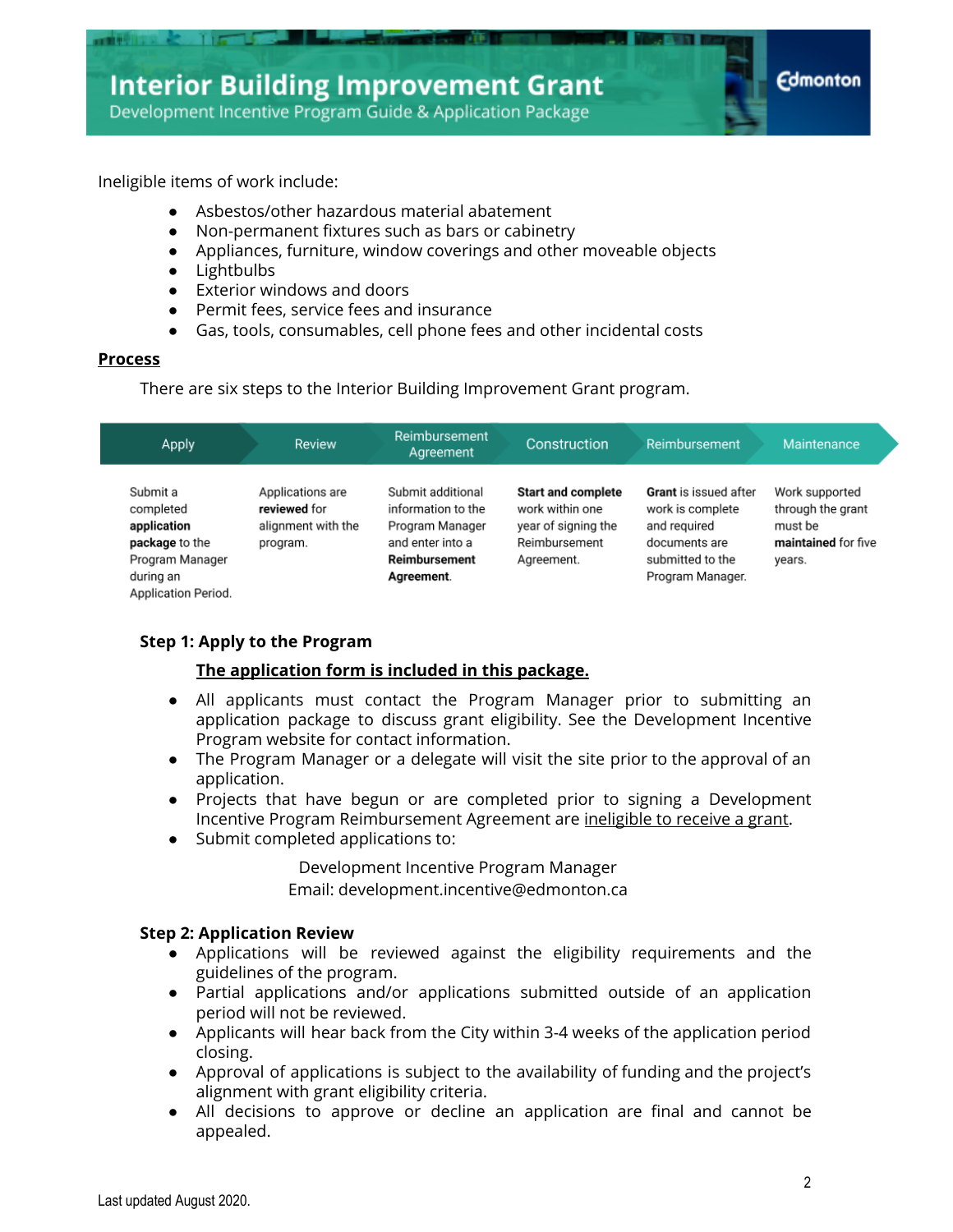

### **Step 3: Reimbursement Agreement**

- The Reimbursement Agreement outlines the responsibilities of the City and the applicant, along with the approved scope of work for an approved project, maximum grant amounts, and general terms.
- The City will pull the Land Title and a Corporate Registry Search to confirm ownership of the property.
- Applicants must submit all documentation necessary to draft a Development Incentive Program Reimbursement Agreement with the City within three months of project approval.
	- $\circ$  Approved applications must submit a minimum of 2 quotes for all eligible work including a cost breakdown of eligible work. This could be two quotes from two general contractors, or 2 quotes per subcontractor for each category of work.
	- Applicants are responsible for applying for all relevant [City of Edmonton](https://www.edmonton.ca/business_economy/licences_permits/types-of-permits.aspx) [permits](https://www.edmonton.ca/business_economy/licences_permits/types-of-permits.aspx) and must share permit applications with the Program Manager.
- The Reimbursement Agreement must be signed by all parties within one month of the draft being shared with the applicant.
	- The property owner must always sign the Reimbursement Agreement, even if the tenant will be doing the work and receiving the grant.
	- If the documentation is not submitted or the Agreement is not signed in a timely manner, the file will be closed and grant funding will be reallocated to other projects. The applicant may re-apply to participate in the program in the next application period.

### **Step 4: Construction**

- Projects must be completed within one calendar year.
	- Projects that are not completed within one year may apply for an extension if there are extenuating circumstances. Otherwise, the file will be closed and the grant funding will be reallocated to other projects.

### **Step 5: Reimbursement**

- The grant will be paid:
	- after the work is complete;
	- invoices, proof of payment, permit service report(s) and a cost summary has been submitted to the Program Manager, and
	- all required inspections are conducted with a successful outcome.
- All documentation must be submitted and inspections completed within the one year timeframe as specified in the Reimbursement Agreement.
	- $\circ$  If the documentation is not submitted in a timely manner, the file will be closed and grant funding reallocated to other projects.
- In order to be eligible to receive a grant, the property owner must submit a signed two year (or longer) lease agreement for the eligible commercial unit.

### **Step 6: Maintenance**

- The applicant must maintain all improvements supported through the program for a minimum of 5 years, including clear and uncluttered windows and doors. *It is important to clarify with your tenant that they can comply with this requirement.*
	- $\circ$  If the improvements are not maintained, up to 50% of the matching grant must be repaid to the City of Edmonton.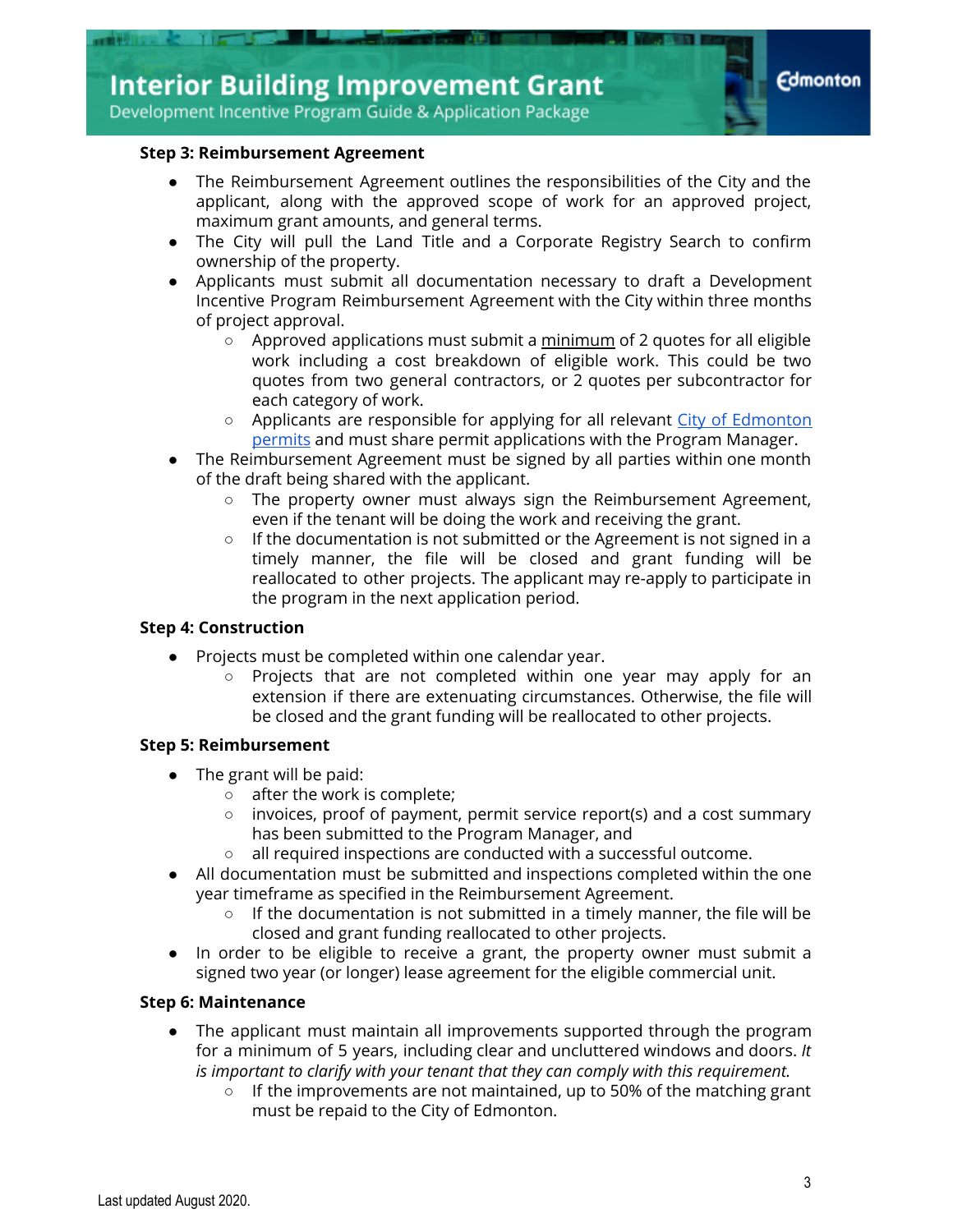

### **Important to Know**

The program team is here to support you through the program process, however there are some important things to understand about the program to ensure your success.

- A project will not receive a grant if work starts before a Reimbursement Agreement is signed by all parties.
- It is your responsibility to obtain all required permits, such as electrical, mechanical, plumbing, gas and building permit.
- It is your responsibility to manage contactors and keep track of invoices.
- If you want to make changes to your project after you've signed an Agreement, you must request approval for them from the Program Manager.
- It is your responsibility to be aware of deadlines. If you miss the deadline to submit relevant documentation, your file will be closed and the grant funding will be reallocated to other projects.
- Grant amounts will not be increased due to changes in project scope or cost overruns.

# **How to Apply/Contact Us**

- 1. Review the program guidelines to ensure that your project meets the eligibility criteria.
- 2. Complete and submit your completed application to the Program Manager.

### **Projects that have started construction before an Allocation Letter is mailed to the applicant are ineligible to receive a grant.**

Contact us today to discuss your project.

Phone: (780) 496-6196 Email: development.incentive@edmonton.ca Website: edmonton.ca/dip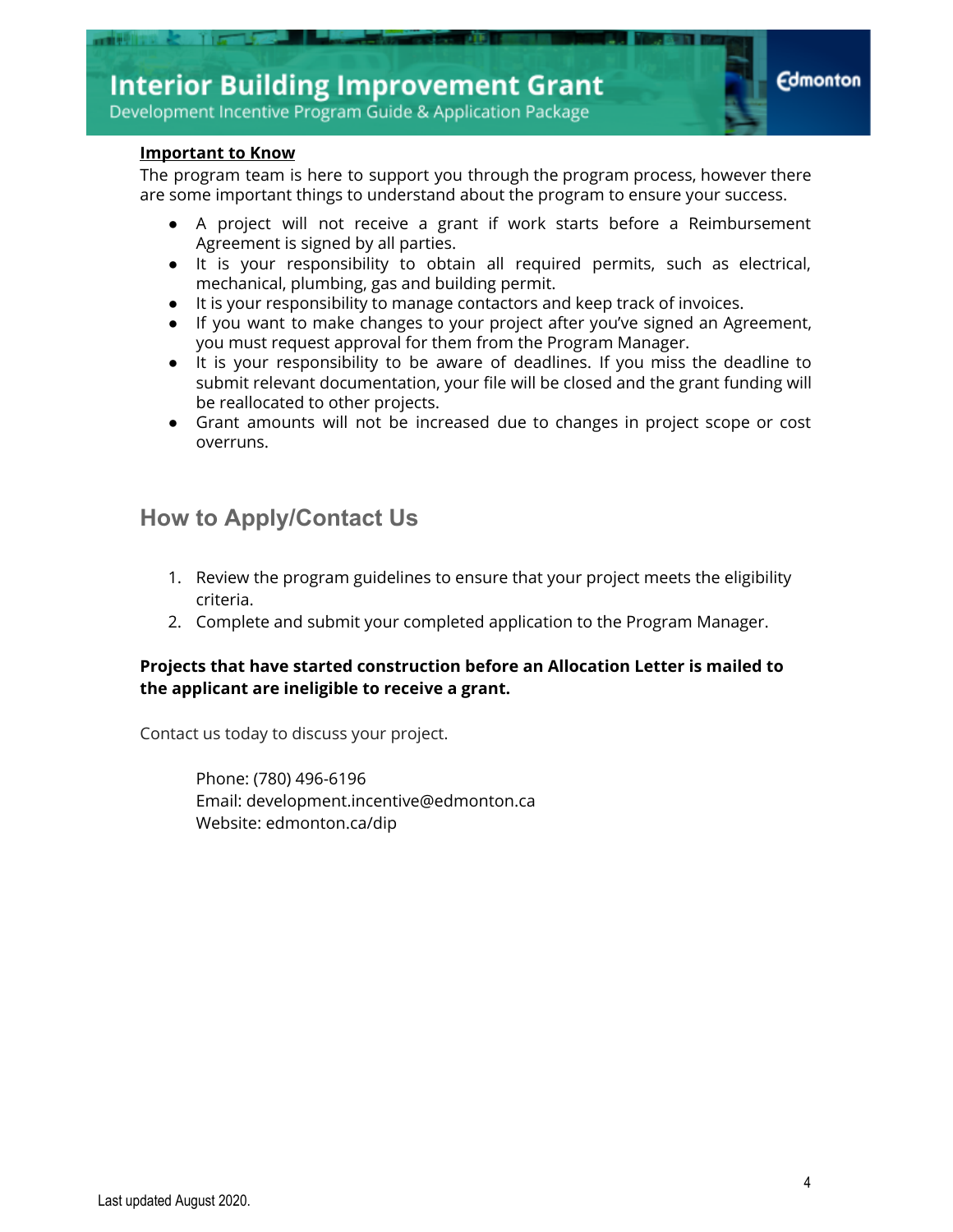

### **Note:** Application packages must be completed in full, including:

- ❏ Part 1: Applicant Information
- ❏ Part 2: Eligibility Criteria
- ❏ Part 3: Applicant Declaration and Authorization for Agent of the Property Owner
- ❏ Part 4: Attached Documents
- ❏ Part 5: Statutory Declaration

Your name, contact information, and project information is collected in accordance with 33(c) of the Freedom of Information and Protection of Privacy (FOIP) Act. This information will be used to administer the Development Incentive Program. If you have any questions about the collection and use of your personal information, contact the Development Incentive Program Manager at 780-496-6196, 9th Floor 10111 104 Ave, Edmonton Alberta T5J 0J4. Please note that the name and location of buildings, building details, building designs, grant amounts, and total costs of projects may be released to various organizations, the media and the public in connection with the Development Incentive Program.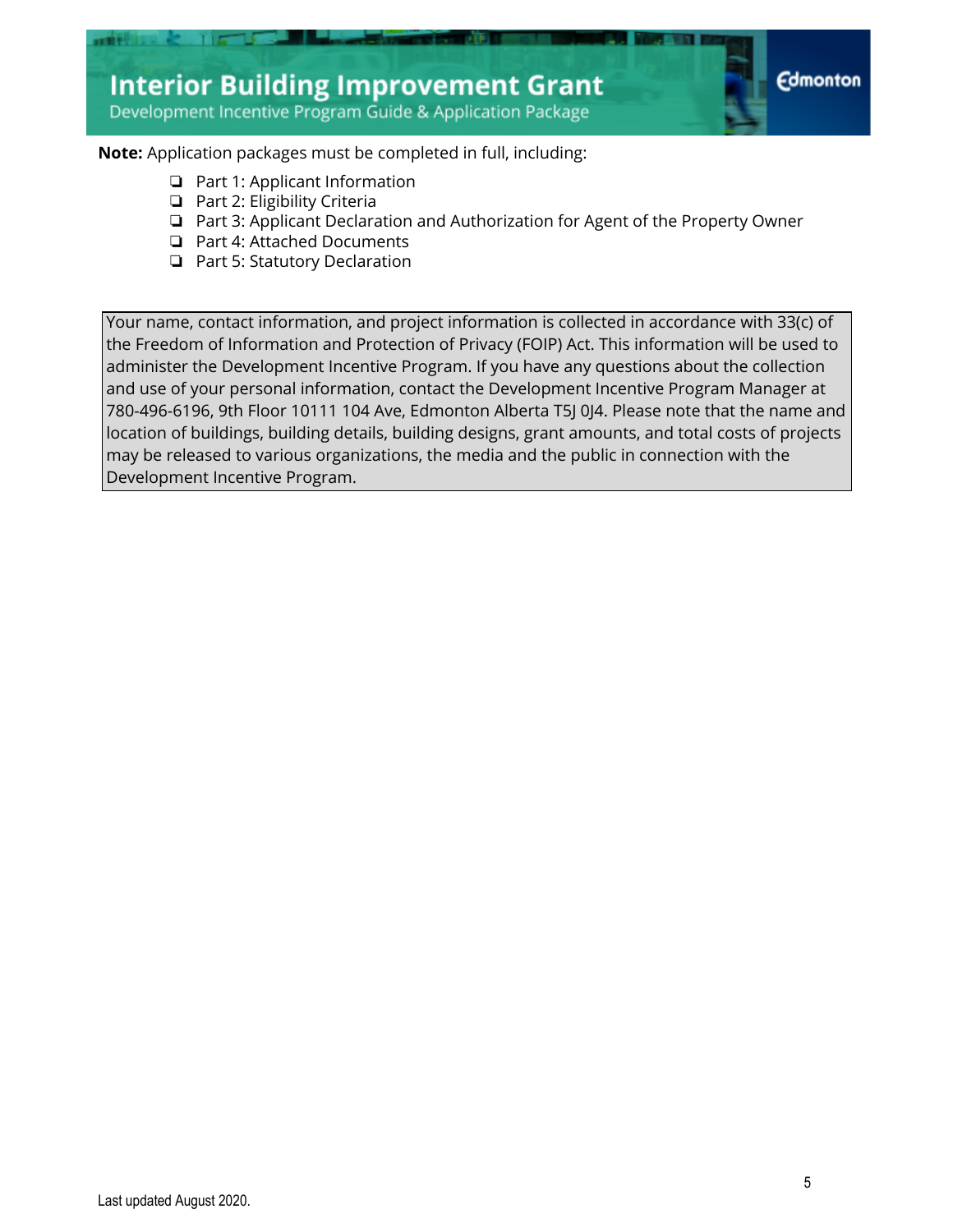# **Part 1: Applicant Information**

**CONTROLL** 

| *Fill out all fields. Incomplete applications will not be considered or kept on file.                                                  |  |  |  |  |
|----------------------------------------------------------------------------------------------------------------------------------------|--|--|--|--|
|                                                                                                                                        |  |  |  |  |
|                                                                                                                                        |  |  |  |  |
| Applicant is the: property owner $\Box$ agent of the property owner $\Box$ tenant                                                      |  |  |  |  |
|                                                                                                                                        |  |  |  |  |
|                                                                                                                                        |  |  |  |  |
|                                                                                                                                        |  |  |  |  |
| If the applicant is not the property owner, please fill out the following:                                                             |  |  |  |  |
|                                                                                                                                        |  |  |  |  |
|                                                                                                                                        |  |  |  |  |
|                                                                                                                                        |  |  |  |  |
|                                                                                                                                        |  |  |  |  |
| <b>Project Information</b>                                                                                                             |  |  |  |  |
|                                                                                                                                        |  |  |  |  |
|                                                                                                                                        |  |  |  |  |
| • you can look up your property's legal address at maps.edmonton.ca                                                                    |  |  |  |  |
| Which vacant storefront(s) is this application for: ____________________________                                                       |  |  |  |  |
| If vacant, how long has this storefront(s) been vacant: _________________________                                                      |  |  |  |  |
| If underutilized, list the businesses that have occupied this space over the last 3 years:                                             |  |  |  |  |
| 1.<br>2.<br><u> 1989 - Jan Barbara, manazarta maskazi da ya matsayin a masharida a shekara tsa a masharida a shekara tsa a m</u><br>3. |  |  |  |  |
| Have you/do you intend to apply for any other City of Edmonton grant programs to<br>support this project?                              |  |  |  |  |
| Storefront Improvement Program<br>$\Box$ Heritage grant                                                                                |  |  |  |  |
| □Building Energy Retrofit Accelerator                                                                                                  |  |  |  |  |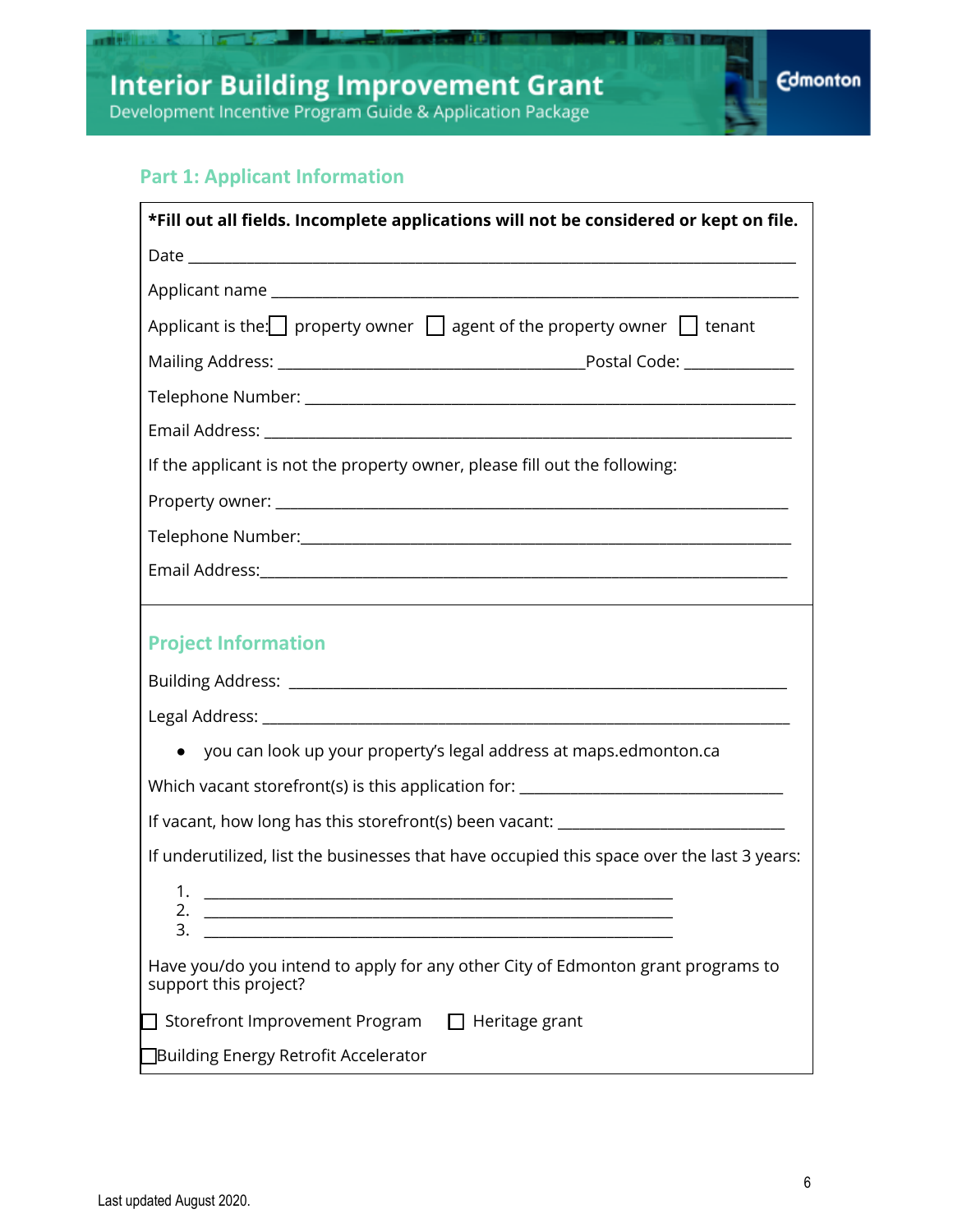# **Part 2: Eligibility Criteria**

Eligible projects must include at least two of the following improvements. Check the two or more improvements that will be included in the project:

- ❏ Structural repairs
- ❏ Electrical upgrades
- ❏ Plumbing upgrades and fixtures (i.e. sinks, toilets, etc)
- ❏ HVAC
- ❏ Flooring and/or interior doors and/or ceilings
- ❏ Demising walls
- ❏ Drywall and/or painting
- ❏ Improved accessibility (i.e. ramps, handrails, accessible washrooms)
- ❏ Fire safety compliance (i.e. sprinklers)
- ❏ Improvements related to health and safety

Renovations that improve the operational energy savings and reduce greenhouse gas emissions are encouraged. This should also reduce your utility bills. Check the energy efficiency improvements that will be included in the project:

- ❏ Hiring professional services to model the buildings potential energy and cost savings as part of project planning, and implementing the recommendations.
- ❏ Building envelope improvements use high-performing, energy efficient materials and are insulative and air tight. Examples include installing >R20 wall insulation or fast acting doors.
- ❏ Equipment chosen for improvements to the building's mechanical, electrical and lighting systems should be certified as energy-efficient (ENERGY STAR, DLC, etc.) to reduce building energy consumption
- ❏ Lighting fixtures should be high-efficiency LED and make use of daylight and/or occupancy sensors so that lighting is automatically turned down when there is enough daylight or when there is nobody around.

\_\_\_\_\_\_\_\_\_\_\_\_\_\_\_\_\_\_\_\_\_\_\_\_\_\_\_\_\_\_\_\_\_\_\_\_\_\_\_\_\_\_\_\_\_\_\_\_\_\_\_\_\_\_\_\_\_\_\_\_\_\_\_\_\_\_\_\_\_\_\_\_\_\_\_\_\_\_\_\_\_\_\_\_\_\_\_\_\_ \_\_\_\_\_\_\_\_\_\_\_\_\_\_\_\_\_\_\_\_\_\_\_\_\_\_\_\_\_\_\_\_\_\_\_\_\_\_\_\_\_\_\_\_\_\_\_\_\_\_\_\_\_\_\_\_\_\_\_\_\_\_\_\_\_\_\_\_\_\_\_\_\_\_\_\_\_\_\_\_\_\_\_\_\_\_\_\_\_ \_\_\_\_\_\_\_\_\_\_\_\_\_\_\_\_\_\_\_\_\_\_\_\_\_\_\_\_\_\_\_\_\_\_\_\_\_\_\_\_\_\_\_\_\_\_\_\_\_\_\_\_\_\_\_\_\_\_\_\_\_\_\_\_\_\_\_\_\_\_\_\_\_\_\_\_\_\_\_\_\_\_\_\_\_\_\_\_\_ \_\_\_\_\_\_\_\_\_\_\_\_\_\_\_\_\_\_\_\_\_\_\_\_\_\_\_\_\_\_\_\_\_\_\_\_\_\_\_\_\_\_\_\_\_\_\_\_\_\_\_\_\_\_\_\_\_\_\_\_\_\_\_\_\_\_\_\_\_\_\_\_\_\_\_\_\_\_\_\_\_\_\_\_\_\_\_\_\_ \_\_\_\_\_\_\_\_\_\_\_\_\_\_\_\_\_\_\_\_\_\_\_\_\_\_\_\_\_\_\_\_\_\_\_\_\_\_\_\_\_\_\_\_\_\_\_\_\_\_\_\_\_\_\_\_\_\_\_\_\_\_\_\_\_\_\_\_\_\_\_\_\_\_\_\_\_\_\_\_\_\_\_\_\_\_\_\_\_

Please tell us how you are incorporating the items that you checked above.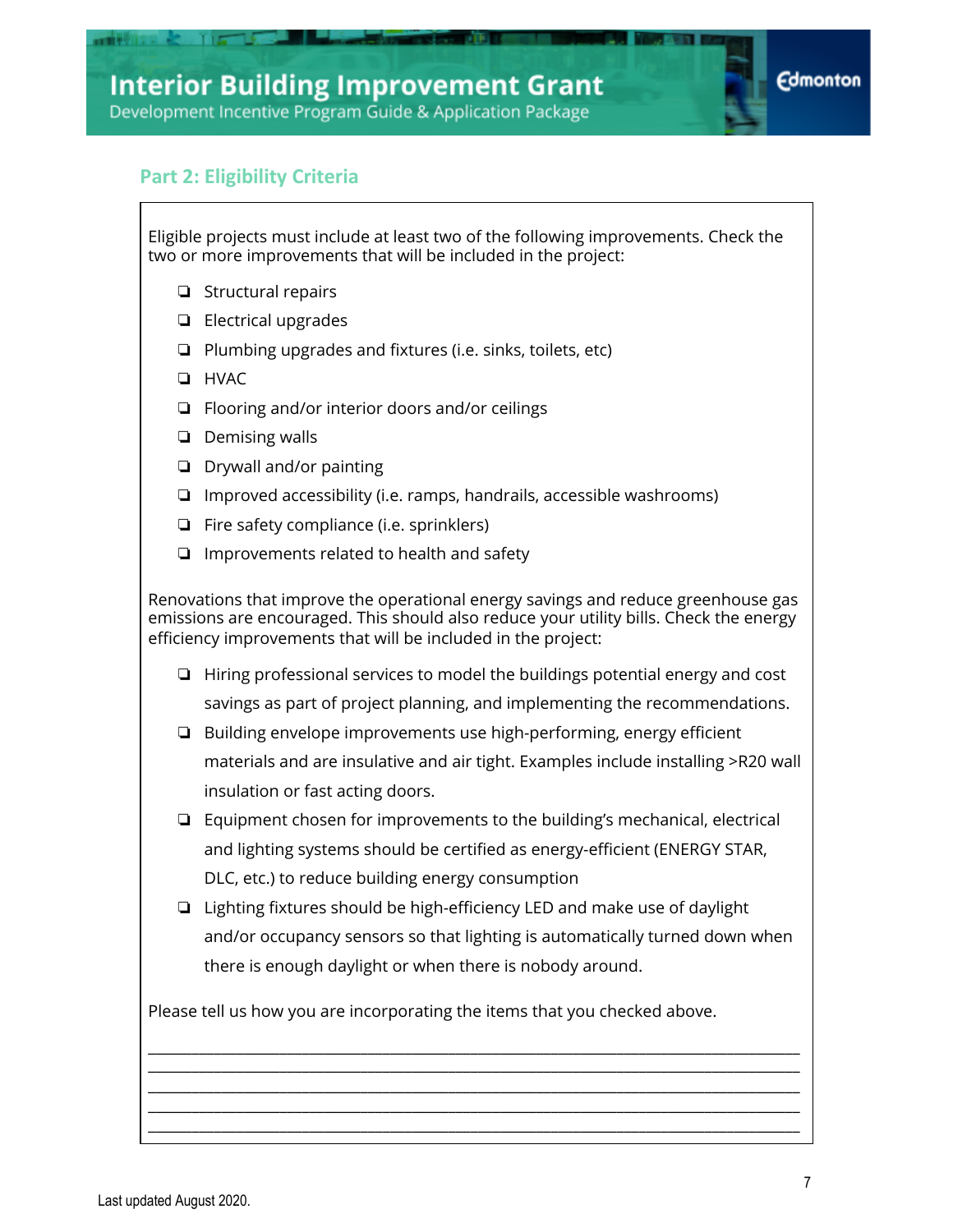# **Interior Building Improvement Grant**

■東野



Development Incentive Program Guide & Application Package

Eligible work that can be reimbursed through the program also includes demolition, equipment rentals and labour costs.

Reimbursement for architectural, design and/or engineering fees may not exceed 20% of eligible costs.

Reimbursement for project management fees may not exceed 10% of eligible costs.

All contractors must have a City of Edmonton business license. Work performed by subcontractors without a City of Edmonton business license is ineligible for reimbursement.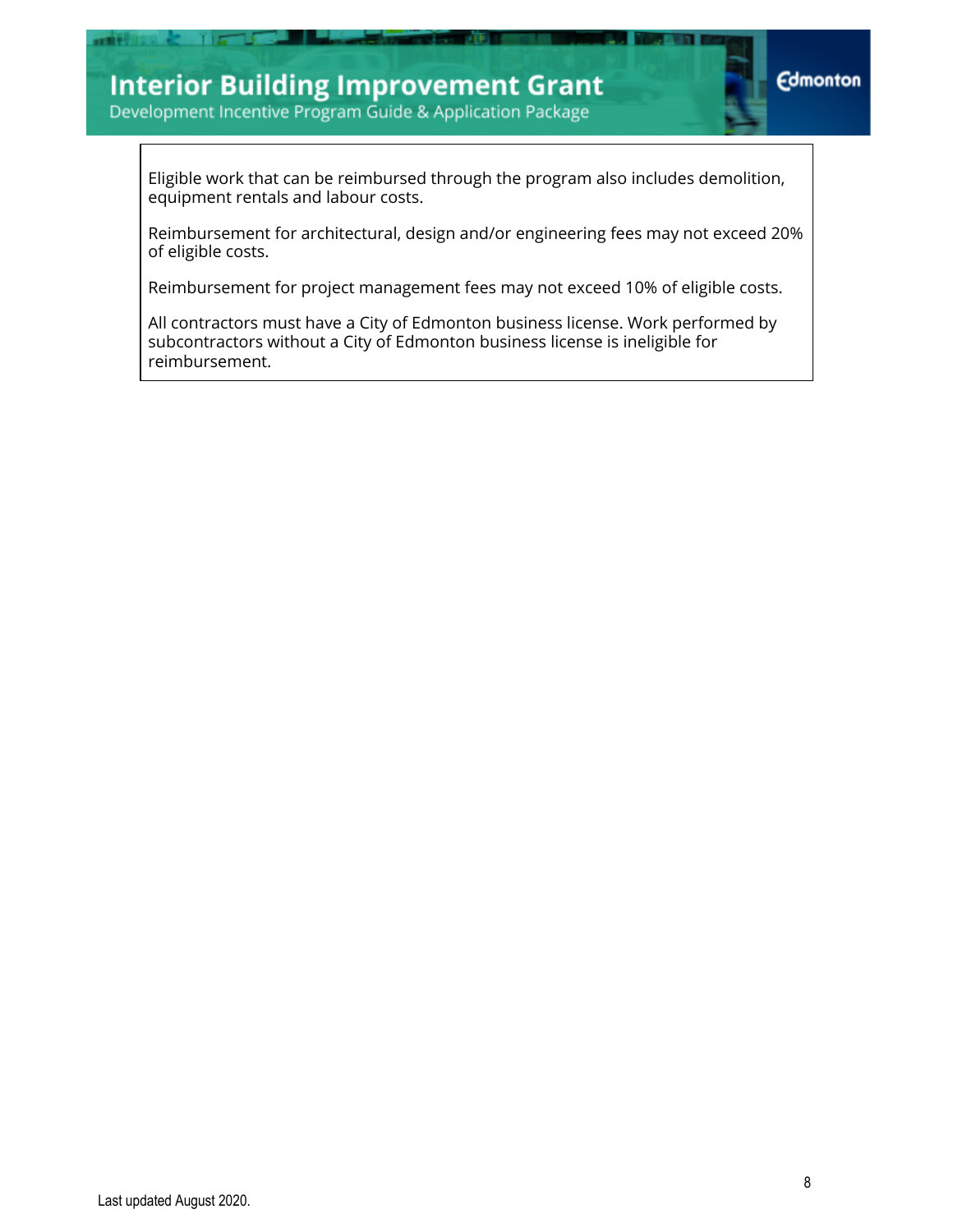



### **Part 3: Applicant Declaration**

I understand that submitting an application package **does not** guarantee funding under the Development Incentive Program - Interior Building Improvements Grant. I further certify that:

- ❏ **I/we have reviewed the Program Guide and I/we understand the conditions attached to the funding.**
- ❏ This application includes all relevant documentation;
- ❏ All information in this application, and supporting documents, is true and complete to the best of my/our knowledge;
- ❏ Incomplete applications, and those that do not meet the eligibility criteria, will not be evaluated or kept on file;
- ❏ I/we acknowledge that it is my/our responsibility to determine whether or not my/our Storefront Refresh project needs a permit to complete, and to therefore obtain any necessary permits. Reimbursement will not be granted to projects completed without the required permits;
- ❏ I/we understand that all decisions regarding applications are final and cannot be appealed;
- ❏ If a grant is approved, work will be completed as outlined in the application. Any deviations must be evaluated and approved by the Program Manager. Approval is not guaranteed.

| Applicant Signature |  |
|---------------------|--|
| Date                |  |

## **Authorization for Agent of the Property Owner**

| I/We,                                                                                                 | the owner of the subject |  |  |  |
|-------------------------------------------------------------------------------------------------------|--------------------------|--|--|--|
| property hereby authorize                                                                             | to act on my behalf      |  |  |  |
| with respect to the application.                                                                      |                          |  |  |  |
| Signature of Property Owner                                                                           |                          |  |  |  |
|                                                                                                       |                          |  |  |  |
| Date                                                                                                  |                          |  |  |  |
| Please note that the property owner's signature is always required on the<br>Reimbursement Agreement. |                          |  |  |  |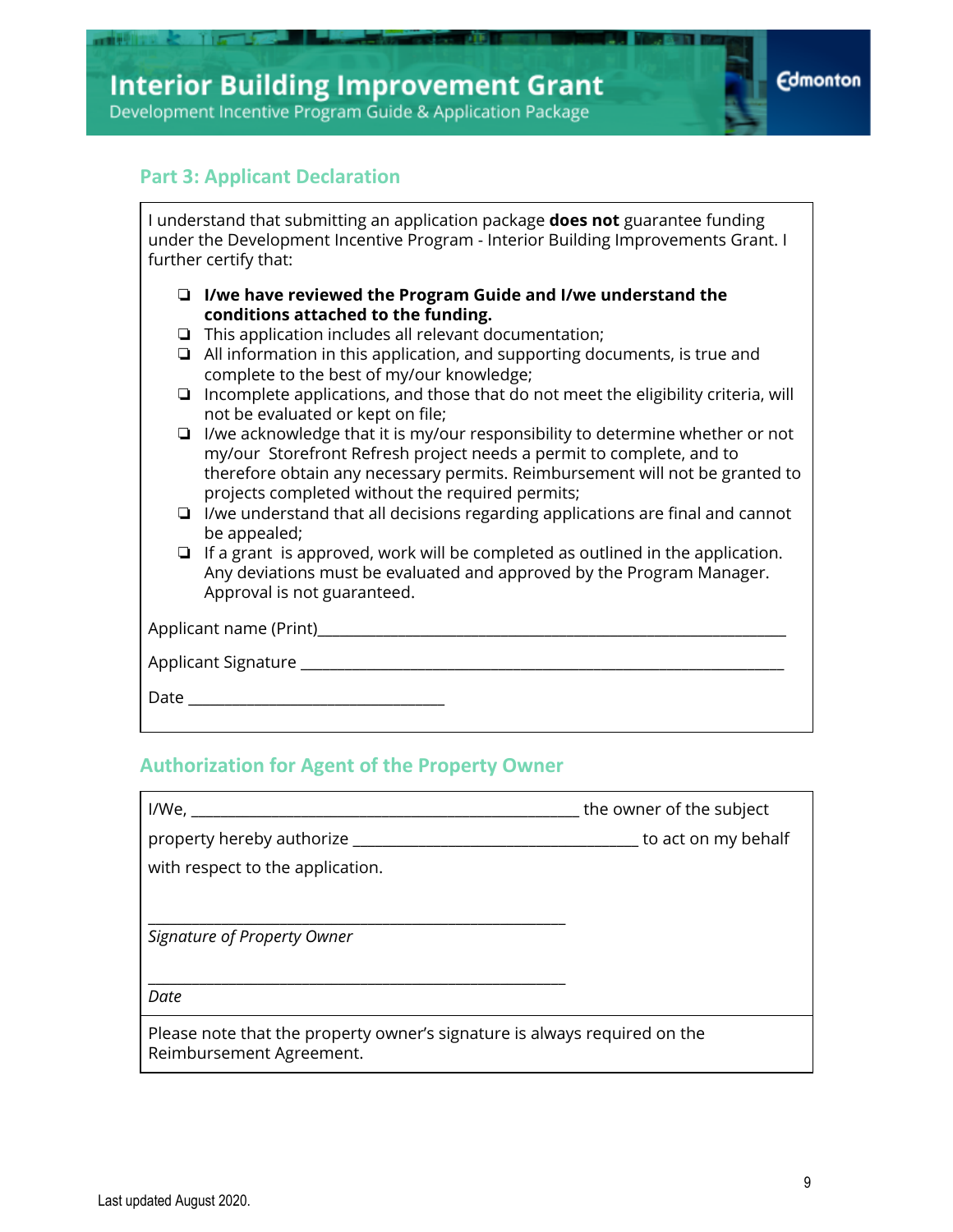

### **Part 4: Attached Documentation**

To complete the application package, please attach the following documents: ❏ A copy of the current City of Edmonton Property Tax Notice ❏ Three photos of the existing interior ❏ All relevant project design details, including: ❏ A site plan ❏ A floor plan ❏ Building construction details ❏ Wall/roof/floor assembly details ❏ Mechanical and/or electrical floor plans ❏ Detailed drawings, photos, samples or brochures of key features ❏ Elevation drawings or renderings showing the finished project ❏ Signed Statutory Declaration (the Statutory Declaration can be found at the end of this application form) ● The Statutory Declaration must be printed, signed and scanned. The City will pull the Land Title and perform a Corporate Registry Search to confirm the legal address and property ownership. Additional information may be required depending on the nature of your project. The Program Manager will contact you for more information if necessary. **Completed applications may be submitted to the Program Manager during an application period.**

- Phone: (780) 496-6196
- Email: development.incentive@edmonton.ca
- Website: edmonton.ca/dip